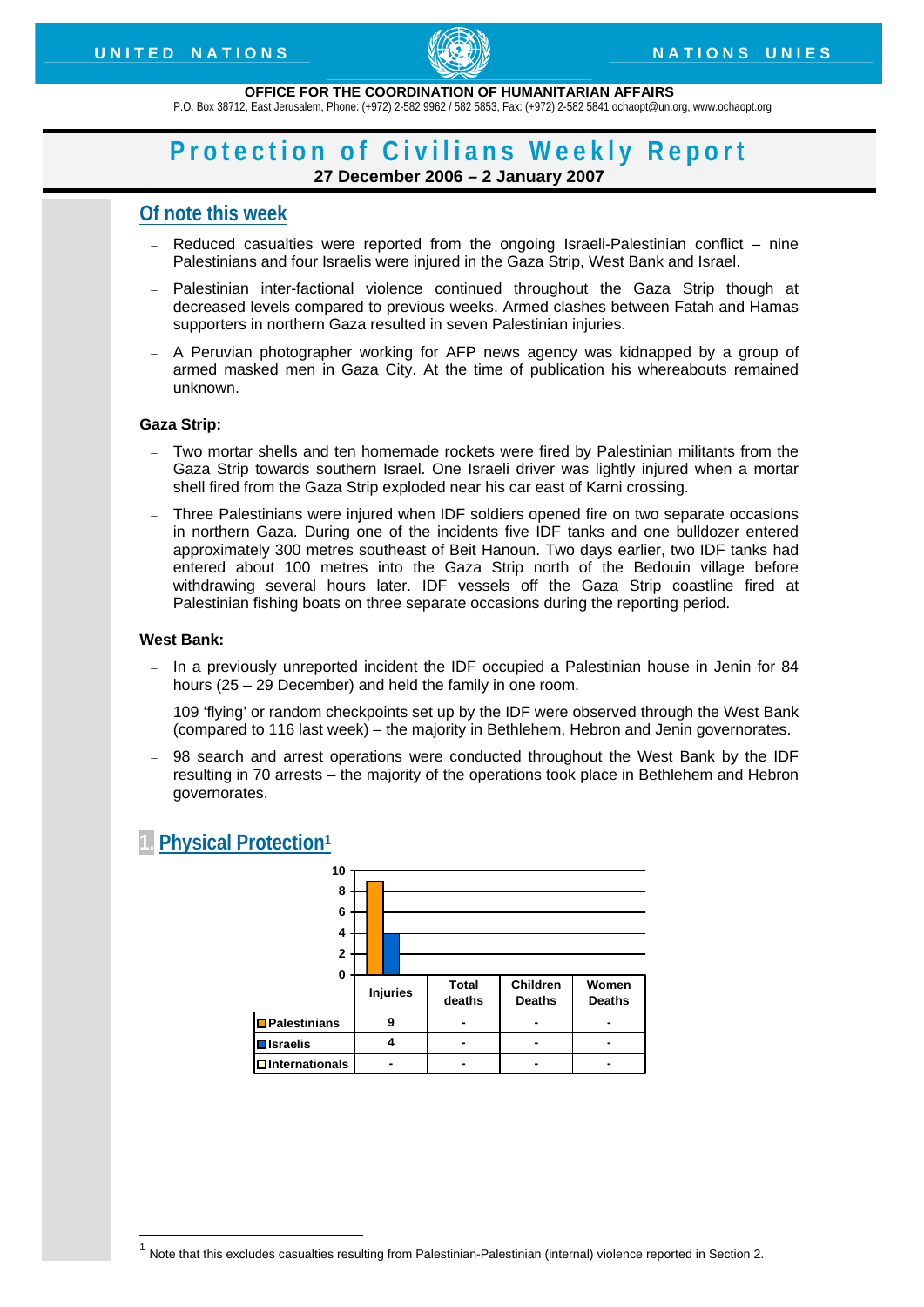## **Gaza Strip:**

- **29 December:** A Palestinian boy was injured when IDF soldiers stationed at the border line east of Beit Hanoun opened fire in the direction of a group of youngsters who were hunting birds.
- **31 December:** Two Palestinians were injured by IDF gunfire when five IDF tanks and one bulldozer entered approximately 300 metres southeast of Beit Hanoun.
- **2 January:** An Israeli driver was lightly injured when Palestinian militants fired two mortar shells from Gaza City and one exploded to the east of Karni crossing near his vehicle.

## **West Bank:**

- **29 December:** Palestinians threw stones at an Israeli vehicle on Road 55 near Azzun village (Qalqiliya) injuring one Israeli.
- **29 December:** Three Palestinians were injured by rubber-coated metal bullets during a demonstration held in Bil'in against the construction of the Barrier in the village. Clashes were reported between demonstrators and Israeli Border Police and two Israeli policemen were injured by stones.
- **2 January:** Two Palestinian men aged 19 and 22 years were injured during an exchange of fire between the IDF and Palestinian gunmen during a search and arrest campaign in Balata village (Nablus). One of the Palestinians was later arrested.
- **2 January:** At 7:20 pm a young Palestinian woman was physically assaulted and injured by IDF soldiers at the Container ('Wadi al Nar' checkpoint).

## **2. Palestinian internal violence and other incidents**

[Casualties recorded in this section relate to Palestinian inter-factional fighting, family and community disputes and reckless use of weapons. Also reported in this section are casualties indirectly related to the conflict such as incidents involving Unexploded Ordnance (UXO), traffic accidents between Israeli and Palestinians in the oPt and deaths resulting from delay in receiving medical treatment at a checkpoint or during a military operation/curfew. These casualties are not recorded in the total in Section 1.]

#### **Gaza Strip:**

- **29 December:** Two 25 year-old Hamas members were killed when an explosive device they were preparing exploded prematurely in Al Zaitoun area in Gaza City.
- **31 December:** A 21 year-old Palestinian man was accidentally shot and killed by his colleague in the Presidential Guards in Gaza City.
- **1 January:** Five Palestinians, including bystanders, were injured during armed clashes between Hamas and Fatah supporters in Beit Lahia.
- **1 January:** Three Palestinians were injured and one arrested by members of the PA Preventive Security Forces when they were travelling in their car in Khan Younis camp.
- **2 January:** A 23 year-old Hamas member died and another Hamas member was injured when a bomb that they were preparing prematurely went off in Beit Lahia.
- **2 January:** A 43 year-old Palestinian man from Al Maghazi camp was found dead at Al Zahra city after unknown people shot and killed him. The motive behind the incident is unknown.
- **2 January:** Two Palestinians were injured during armed clashes between Hamas and Fatah supporters in Beit Lahia.

## Other incidents:

- **28 December:** Unknown gunmen set fire to the Youth Activities Centre in Beach Camp and detonated a bomb damaging the three storey building.
- **30 December:** An exchange of fire erupted between members of the Hamas-dominated Executive Support Force (ESF) and members of a local family near the house of the PA Foreign Minister Mahmoud Al Zahar in Gaza City.
- **30 December:** An explosive device was detonated under the car of a PA Preventative Security officer in Al Bureij Camp although no injuries were reported. The motive behind the incident is unknown.

## **West Bank:**

• **28 December:** Three armed men stopped a vehicle owned by the Italian organization COOPI near Az Zababida (Jenin) and forced one international and one local staff member of COOPI to hand their bags over at gunpoint. The armed men left the area with the bags which contained money and passports, ID cards and other documents. The Palestinian police and the IDF are investigating the incident.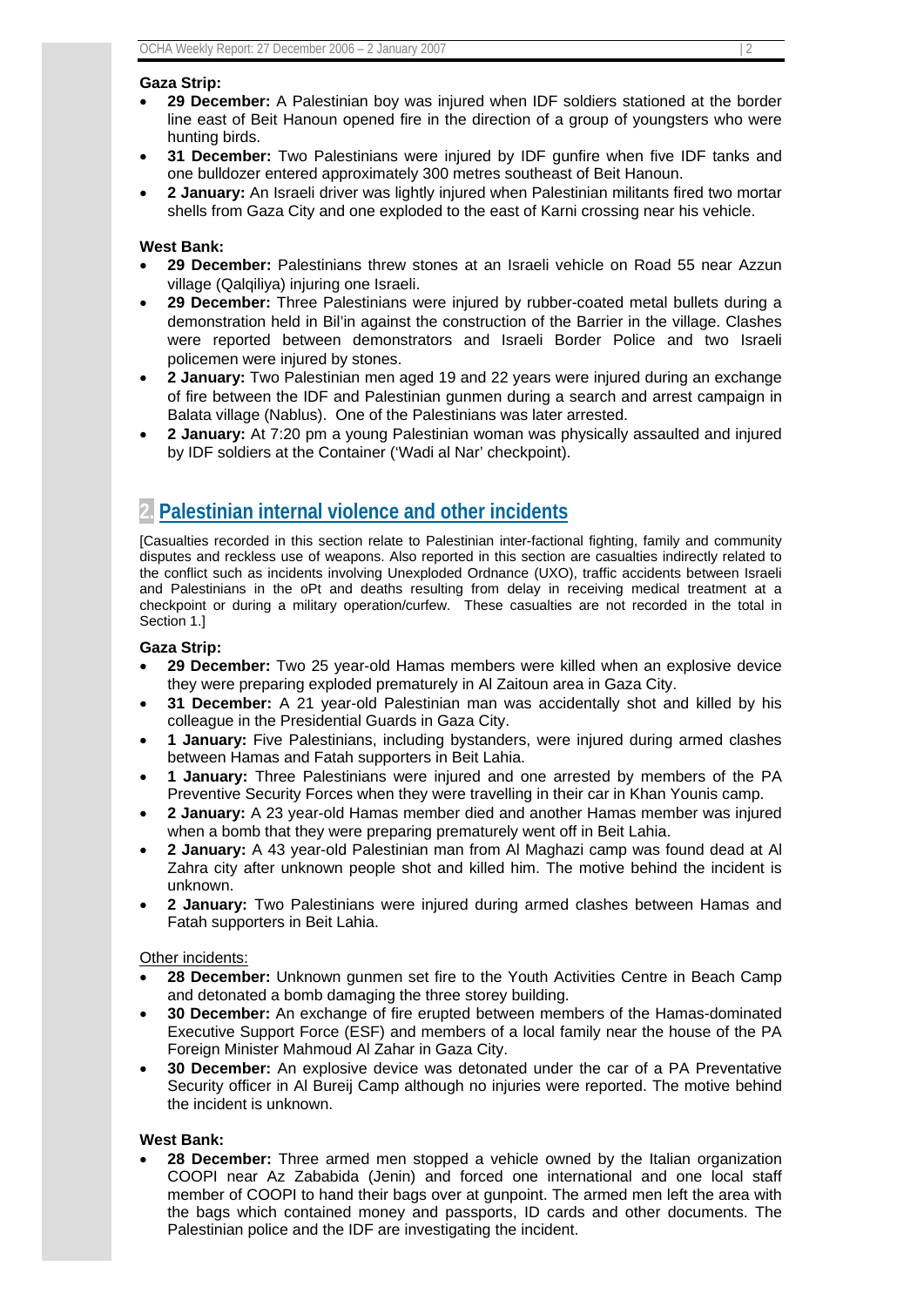## **3. Shelter and Property**

No demolition or damage to Palestinian structures was reported.

Other incidents:

• **25 December (previously unreported):** The IDF occupied a building in Ya'abad (Jenin) for 84 hours and forced the residents of the building (a husband, his pregnant wife and their three children) to stay in one room. The family was allowed to take some food and water but was not allowed to use the bathroom. On the third day (28 December) the family was able to inform the Palestinian DCO of their situation who contacted the Israeli DCL. On 28 December the IDF left the building for eight hours but returned again for another 12 hours before leaving again on 29 December.

## **4. Natural Resources**

## **Land levelling/Requisitions/Tree Uprooting2**

#### **Nablus Governorate:**

Ongoing incidents:

- Since 17 September land levelling continues for a road barrier installed north of Road 505, east of Zaatara checkpoint.
- Since 15 June land levelling continues north of Shave Shomeron settlement (west of Nablus) to install a fence.

#### **Jenin Governorate:**

No incidents to report.

#### **Tubas Governorate:**

No incidents to report.

#### **Tulkarm Governorate:**

Ongoing incidents:

Land levelling continues around Avnei Khefets and Enav settlements for the construction of a new fence.

## **Qalqiliya Governorate:**

Ongoing incidents:

- Barrier construction: land levelling and construction work continue near Immatin village, between 'Azzun and Kafr Thulth and between Azzun and Kafr Laqif.
- Since 12 November land levelling and the installation of a fence continues by the IDF south of Ázzun Átma.

## **Salfit Governorate:**

Ongoing incidents:

Barrier construction: Israeli contractors continue construction and land levelling north of Salfit City, Iskaka and Deir Istiya villages and south of Marda and Kifl Haris villages around Ariel settlement.

## **Ramallah / Al Bireh Governorate:**

Ongoing incidents:

1

- Barrier construction:
	- Construction continues between Kharbatha al Misbah and Bil'in and is in the final stages in the section between Beit 'Ur al Fauqa and At Tira villages.
	- Construction continues near Umm Safa, parallel to bypass Road 465, to create a buffer zone around Ateret settlement. The land was earlier requisitioned by the IDF and belongs to Palestinians from Atara and Umm Safa villages.
	- The last section of the Barrier in Beit Sira village is complete between Beit Sira and Makkabim settlement. A 400-metre section between the village and Beit Nuba is under construction and a gate is being installed.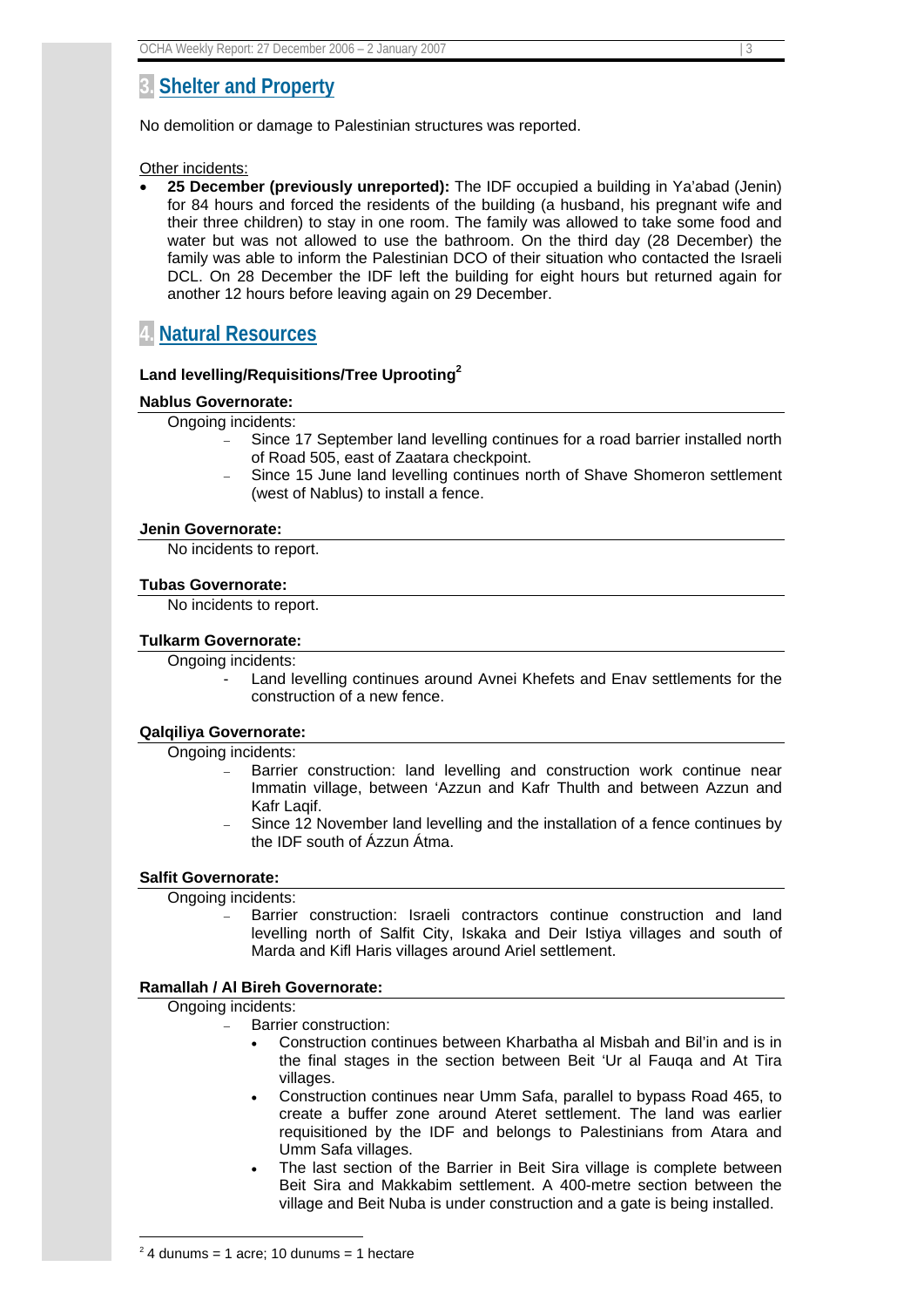• Following a decision by the Israeli High Court approving a new route of the Barrier in 'Abud, construction resumed parallel to bypass Road 465, as well as between 'Abud and Ofarim and Beit Arye settlements.

## **Jerusalem Governorate:**

Ongoing incidents:

- Barrier construction:
	- Construction continues along the projected route in the Jerusalem governorate. Exceptions to this are northeast of Al 'Eizariya towards Ma'ale Adummim settlement. Construction continues along 3 km stretch of the Barrier south of Ma'ale Adummim and Kedar but has stopped since 3 March pending a court case.
	- Construction near Ar Ram checkpoint between Dahiyat Al Bareed and Atarot is ongoing. Detours through the neighbourhoods of Ar Ram and Dahiyat Al Bareed due to the construction continue and changes are experienced on a daily basis. During the last week, further construction of the barrier in Dahiyat Al Bareed means that the opening is only occasionally open. Pedestrians can still go through these areas but the Barrier will soon seal off this neighbourhood entirely from al Ram and the West Bank. The once open area through the Barrier is now a 'Gate' sealed off with a large iron wall, Vehicles are currently using a rough road a few metres beyond the gate. Construction of the Barrier in this neighbourhood is progressing at a rapid pace.
- − Construction of a road barrier continues on Road 1, east of Az Za'ayyem. Palestinians with Jerusalem ID cards driving to Jerusalem now have to drive south to Ma'ale Adummim and then return through Az Za'ayyem checkpoint.
- − Construction of an Israeli police station in E1 continues.
- The road between Anata and Al 'Eizariya is under construction (Road 70). Another road (Road 80) is planned that will link Abu Dis to Road 1 east of the planned Barrier around Ma'ale Adummim. The road will be open for Palestinians only.

## **Jericho Governorate:**

No incidents to report.

## **Bethlehem Governorate:**

Ongoing incidents:

- Barrier construction:
	- Construction continues next to Al Khadr Boys School along the eastern side of Road 60 adjacent to the school playground.
	- Land levelling continues in the section of Road 60 between the Palestinian village of Al Khadr and Al Nashshash (southern entrance of the city of Bethlehem).
	- Land levelling continues in the vicinity of the settlement of Har Gilo continues.
	- Land levelling continues in the vicinity of the settlement of Efrat, near Artas village, continues.
- Land levelling and digging for the construction of the tunnel near Al Khadr village has accelerated. Levelling is also taking place along the western side of Road 60.
- Paving continues on the side of Tunnels checkpoint to expand the site. Six lanes have been paved so far and four inspection cabins were installed.
- − Work continues on the road leading to the Talita Khoumy School. A onemetre high road barrier was installed and land levelling has continued on both sides of the road.
- Land levelling for the construction of the new terminal next to Al Jab'a checkpoint continues.
- − Construction work at Nu'man terminal is ongoing.

## **Hebron Governorate:**

**28 December:** No progress has been observed in the dismantling of the concrete road barrier along Roads 317 and 60 in South Hebron. On 14 December 2006 the Israeli High Court ordered the removal of the road barrier within six months following a petition filed by local communities. Ongoing incidents:

Barrier construction: Construction continues west of Eshkolot settlement.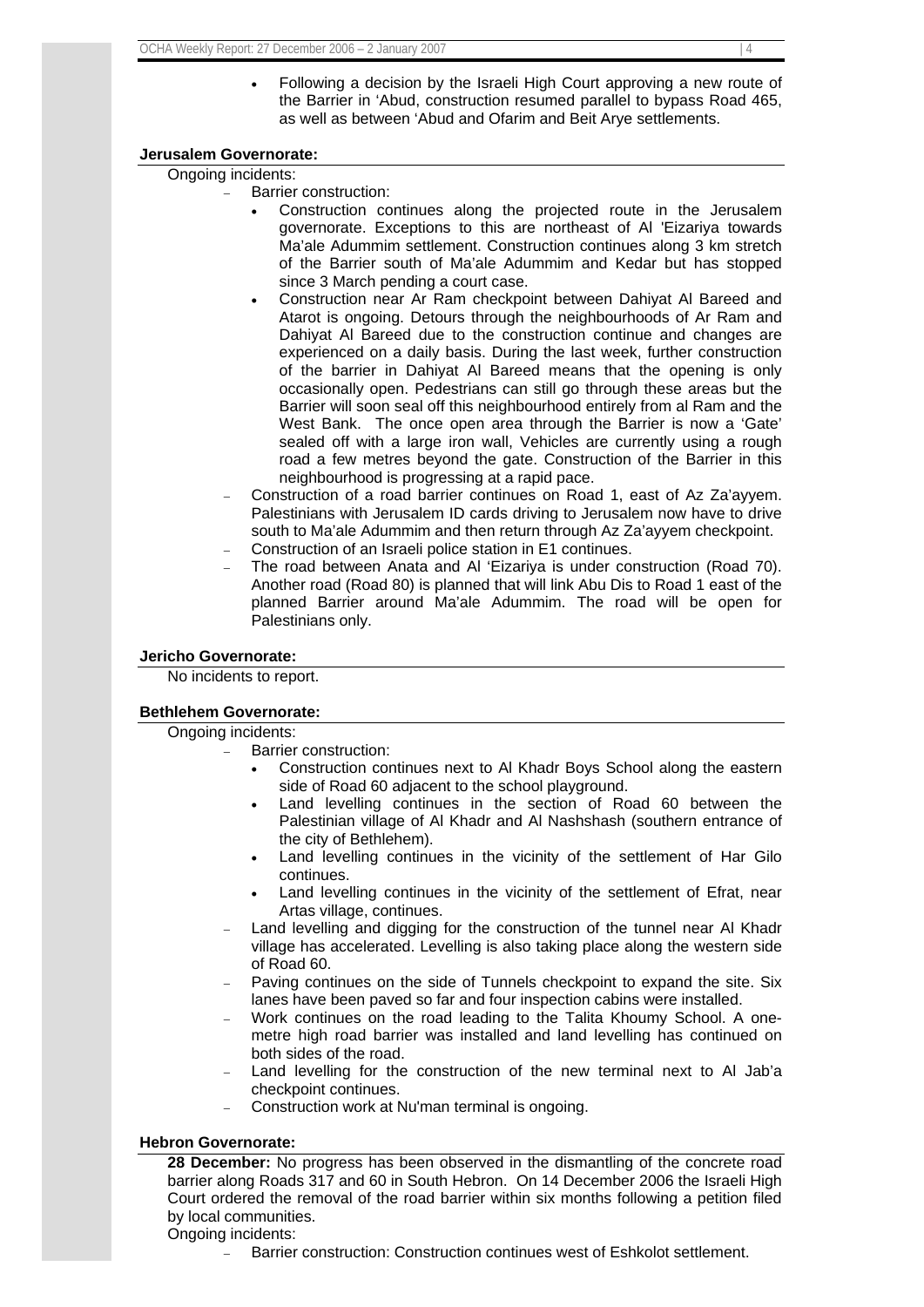- Land leveling including paving continues west of the checkpoint of Tarqumiya for a new commercial checkpoint.
- − Construction of the agricultural terminal at Meitar checkpoint is ongoing.
- Paving continues at the Beit Yatir checkpoint close to the Palestinian hamlet of Imneizil. An observation tower was installed and the terminal is almost complete.

## **Gaza Strip:**

No incidents to report.

## **5. Access and Movement for Civilians**

## **a) Curfew**

No incidents of curfew were reported.

## **b) Access to education**

**During the reporting period:** At least 30 teachers at Jordan Valley schools coming from Tubas and Jenin governorates experienced long delays at Tayasir checkpoint. These delays caused the students to lose the first two morning classes.

**28 December:** The IDF and Israeli Police escorted Palestinian students from Tuba to their elementary school in At Tuwani, south Hebron Governorate with no delays (school were closed throughout the rest of the reporting period for the Eid Al Adha holiday). The escort has been provided since 2004 to protect the students from attacks by Israeli settlers from the Ma'on settlement.

## **c) Access to employment**

There is currently no communication between Israeli and Palestinian authorities (DCOs) and Palestinian workers and traders are applying directly to the Israeli authorities for permits to enter East Jerusalem and Israel.

The eligibility criteria for permits are similar for both workers and traders; over 35 years old, married with children and with no security file. The age restriction has been relaxed for permits to the Atarot Industrial Zone to over 21 years old.

## **d) Closures/movement restrictions**

## **Gaza Strip:**

The external closure of the Gaza Strip continues with no Palestinian workers allowed to access Israel since 12 March.

## **Nablus Governorate:**

**30 December:** The IDF closed the road gate at the entrance of Jamma'in village (Nablus) for five hours after a Molotov cocktail was thrown at an Israeli settler's car on Road 505 near the village.

Ongoing incidents:

- The IDF continues to close the road connecting Qaryut village with Road 60 and the Mekorot water filling point with a road block. The closure separates three villages (Talfit, Jalud and Qaryut) from their source of water.
- The IDF continues to close Shave Shomeron checkpoint for all vehicles, including UN and humanitarian organisations.

## **Jenin Governorate**:

**29 December:** The IDF informed the Palestinian DCL that Al Jalama commercial checkpoint will be closed from 3 pm on 29 December until 2 January. Ongoing incidents:

Since 30 August, the IDF have allowed 40 commercial trucks (with less than a two tonnes freight load) to transport food products to Barta'a enclave. A list with the plate numbers of the trucks is present at the checkpoint. Other materials still require prior coordination.

## **Tubas Governorate:**

No incidents to report.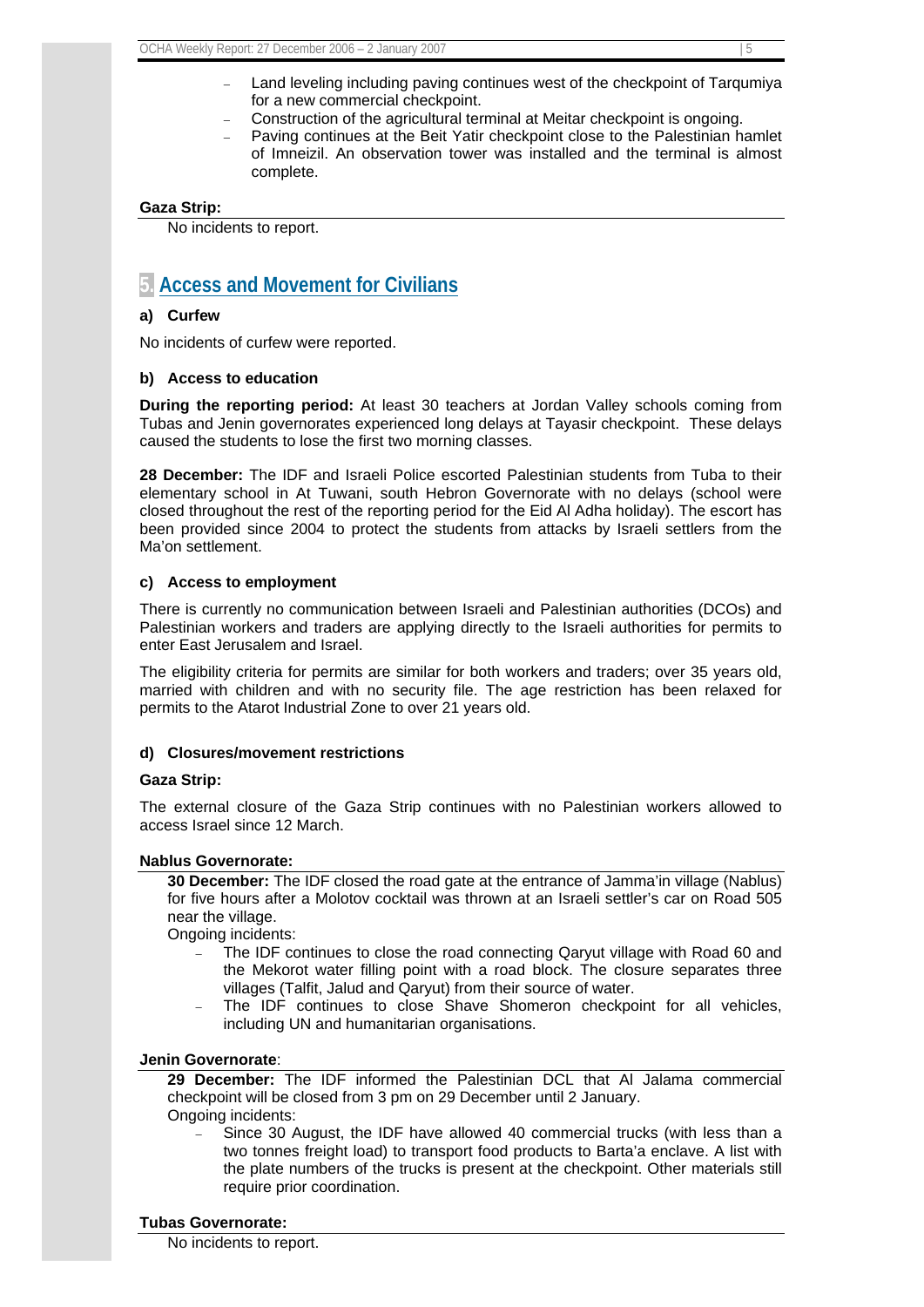#### **Tulkarm Governorate:**

**28 December:** Long queues and delays were reported at Ánabta and Kafriat tunnel checkpoints.

Ongoing incidents:

The IDF continues to prevent Palestinians with Israeli IDs from entering Palestinian areas unless they have relatives living in Tulkarm.

## **Qalqiliya Governorate:**

- Ongoing incidents:
	- The main entrance to 'Izbat at Tabib village continues to be closed by the IDF with an earth mound.
	- The IDF continues to close the dirt roads connecting Kafr Qaddum with Hajja, Kur and Beit Lid villages.

#### **Salfit Governorates:**

**30 December:** The IDF closed the road gate at the eastern entrance of Marda village (Salfit) for five hours after a Molotov cocktail was thrown at an Israeli settler's car on road 505 near the village.

Ongoing incidents:

- The IDF continues to close the gate at the northern entrance of Kafr ad Dik.
- − The agricultural gates in the Barrier continue to be closed by the IDF near Masha and Az Zawiya preventing farmers from accessing their land.

## **Ramallah / Al Bireh Governorate:**

No incidents to report.

#### **Bethlehem Governorate:**

No incidents to report.

#### **Hebron Governorate:**

**29 December:** IDF soldiers manning the Beit Yatir checkpoint detained staff of a USAIDfunded project, RAFEED, for an hour and a half. The team was heading to their base in Hebron after distributing assistance to the Bedouin communities in Massafer Yatta. Repeated calls were made to the Israeli DCL.

## **Jerusalem Governorate:**

No incidents to report.

#### **Jericho Governorate/Jordan Valley:**

**During the reporting period:** Palestinians going through Tayasir checkpoint (Tubas) reported delays of up to one hour on daily basis, especially during morning and evening rush hours.

Ongoing incidents:

On 14 September the IDF announced that only Palestinians with Jericho residency and Jerusalem ID holders would be able to exit via the Jericho DCO checkpoint, forcing all other travellers to either get a permit issued by Israeli authorities or travel on the Al Mu'arrajat old road to reach the rest of the West Bank.

## **Gaza Strip**

#### **During the reporting period:**

- Karni crossing was open all week except over the Eid holidays (30 and 31 December).
- Rafah Passengers' terminal was open for three days during the reporting period (the crossing was open on 28, 29 and 30 December to allow a total of 3,341 passengers to arrive into Gaza and 1,469 passengers to depart).
- Erez crossing was partially open for the movement of diplomats, international humanitarian workers, critical medical cases and Palestinian 'senior' traders. (Non-diplomats require prior coordination with the IDF which is being decided on a case-by-case basis).
- Nahal Oz energy pipelines were open for four days during the reporting period (the pipelines were closed on 29 December as well as over the Eid holidays on 30 and 31 December).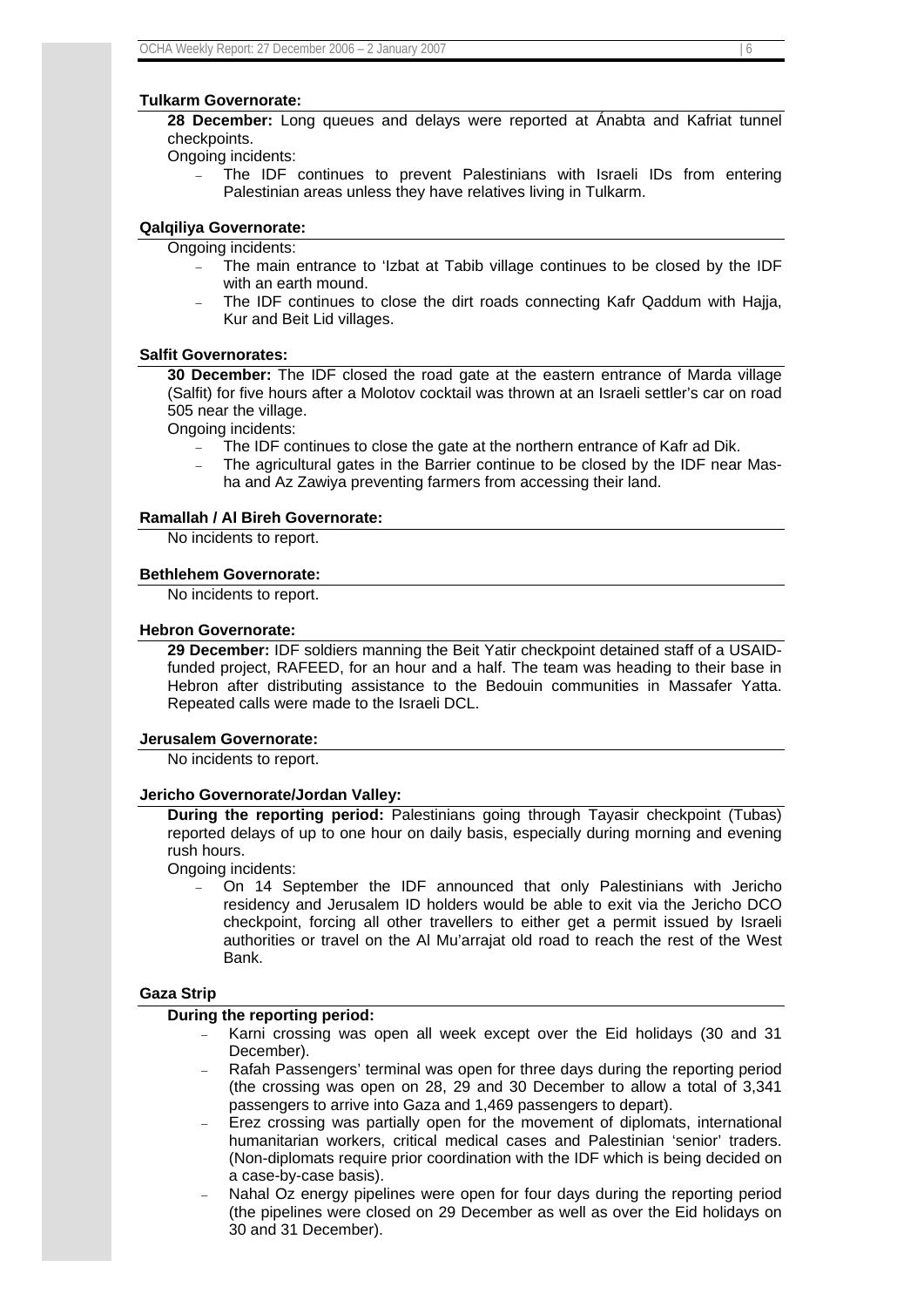- Sufa crossing was open for three days during the reporting period (the crossing was closed over the Eid Holidays (30 and 31 December) as well as on 1 and 2 January.
- Kerem Shalom crossing was closed throughout the reporting period.
	- Gaza fishermen are permitted to fish up to six nautical miles off the coastline. On 29 December IDF vessels opened fire at Palestinian fishing boats west of Rafah and arrested three Palestinian fishermen. On 1 January IDF vessels again opened fire (for ten minutes) in the direction of fishing boats west of Rafah although no injuries or arrests were reported. On 2 January IDF vessels fired seven shells at fishing boats west of Al Waha in Beit Lahia before the fishing boats returned to shore. No injuries were reported.

Ongoing incidents:

- The IDF declared the eastern part of Beit Hanoun (approximately one km along the security fence east of Beit Hanoun) a closed military area.
- The IDF announced that Palestinians should keep a distance of at least 150 metres from the perimeter fence along the eastern and northern borders of the Gaza Strip.
- The IDF declared parts of the northern Gaza Strip a "no-go" or enlarged buffer zone on 28 December 2005. Entry into the area is only possible with prior permission from the IDF.

| <b>Governorate</b>     | Location, # of flying checkpoints in brackets                                                                                                                                                         | Total # of flying<br>checkpoints |
|------------------------|-------------------------------------------------------------------------------------------------------------------------------------------------------------------------------------------------------|----------------------------------|
| <b>Nablus</b>          | Jammi'n (1), Asira ash Shamaliya (1).                                                                                                                                                                 | 2                                |
| Jenin                  | 'Arraba (3), Az Zababida (1), Al Jalama (1), Al 'Araga (3),<br>Ya'abad (1), Al Yamun (2), Kufeirit (2), Qabatiya (3), Fahma (1),<br>Mirka (1), Zububa (1)                                             | 19                               |
| Tubas                  |                                                                                                                                                                                                       | $\Omega$                         |
| Tulkarm                | Balá' (1), Al Jarushiya (1), 'Attil (1), Illar (1), Deir Al Ghusun (1)                                                                                                                                | 5                                |
| Qalqiliya              | Entrance Qalqiliya - DCO (7), Azzun (2), Wadi Qana (6), Habla<br>tunnel (1), An Nabi Elyas (1), Ras 'Atyia (1), Kafr Thulth (2),<br>Kafr Laqif (1), Jayyus (2), Sir (1), Tahseen Mansur (1)           | 25                               |
| Salfit                 | Qarawat Bani Hassan (2), Bruqin (2), Biddya (1), Khirbet Qeis<br>$(1)$ , Marda $(1)$ , Haris $(1)$                                                                                                    | 8                                |
| Ramallah and Al Bireh  |                                                                                                                                                                                                       | 0                                |
| Jericho                |                                                                                                                                                                                                       |                                  |
| Jerusalem              |                                                                                                                                                                                                       |                                  |
| <b>Bethlehem</b>       | Al 'Ubeidiya (3), Za'tara (2), Bethlehem city (3), 'Ayda refuge<br>camp (2), Al Khadr (3), Dar Salah (3), Beit Jala (3), Ad<br>Duheisha (1), Beit Sahur (1), Tuqu (3)                                 | 24                               |
| <b>Hebron</b>          | Yatta (3), Dura (3), Hebron city - H1(3), Halhul (4), Al Arrub<br>refugee camp (2), Ar Ramadin (2), Sa'ir (2), Surif (1), Karma (2),<br>Beit Kahil (1), Al Fawwar refugee camp (2), Adh Dhahiriya (1) | 26                               |
| <b>Total West Bank</b> |                                                                                                                                                                                                       | 109                              |

## **Reported flying (random) checkpoints – West Bank**

## **6. Additional Protection Issues**

## **Searches/Arrests/Detentions**

| Governorate   | Location of arrests/detention, number of searches<br>noted at locations with brackets | Total # of<br><b>Searches</b> | Total # of<br>Arrested/<br><b>Detained</b> |
|---------------|---------------------------------------------------------------------------------------|-------------------------------|--------------------------------------------|
| <b>Nablus</b> | Nablus city (4), Balata village (1), Yatma (1), Burga (1),<br>Beit Iba CP             |                               | 13                                         |
| Jenin         | Jenin city (3), Jenin RC (2), Birgin (2), Faggu'a (1),<br>Arraba (1), Al 'Araga (1)   | 10                            | 8                                          |
| Tubas         |                                                                                       | 0                             | 0                                          |
| Tulkarm       | Tulkarm city (3), Baga Ash Sharqiya (1), Ertah (1),<br>Seida (1), Karfiat tunnel CP   | 6                             |                                            |
| Qalqiliya     | 'Azzun (2), Baqat al Hatab (1), Habla (1), Alfe<br>Menashe                            | 4                             | 4                                          |
| Salfit        | Salfit city (1), Marda (1)                                                            | 2                             | 0                                          |
| Ramallah/Al   | Ramallah (4), Beituniya (1), Bir Zeit (1)                                             | 6                             | 12                                         |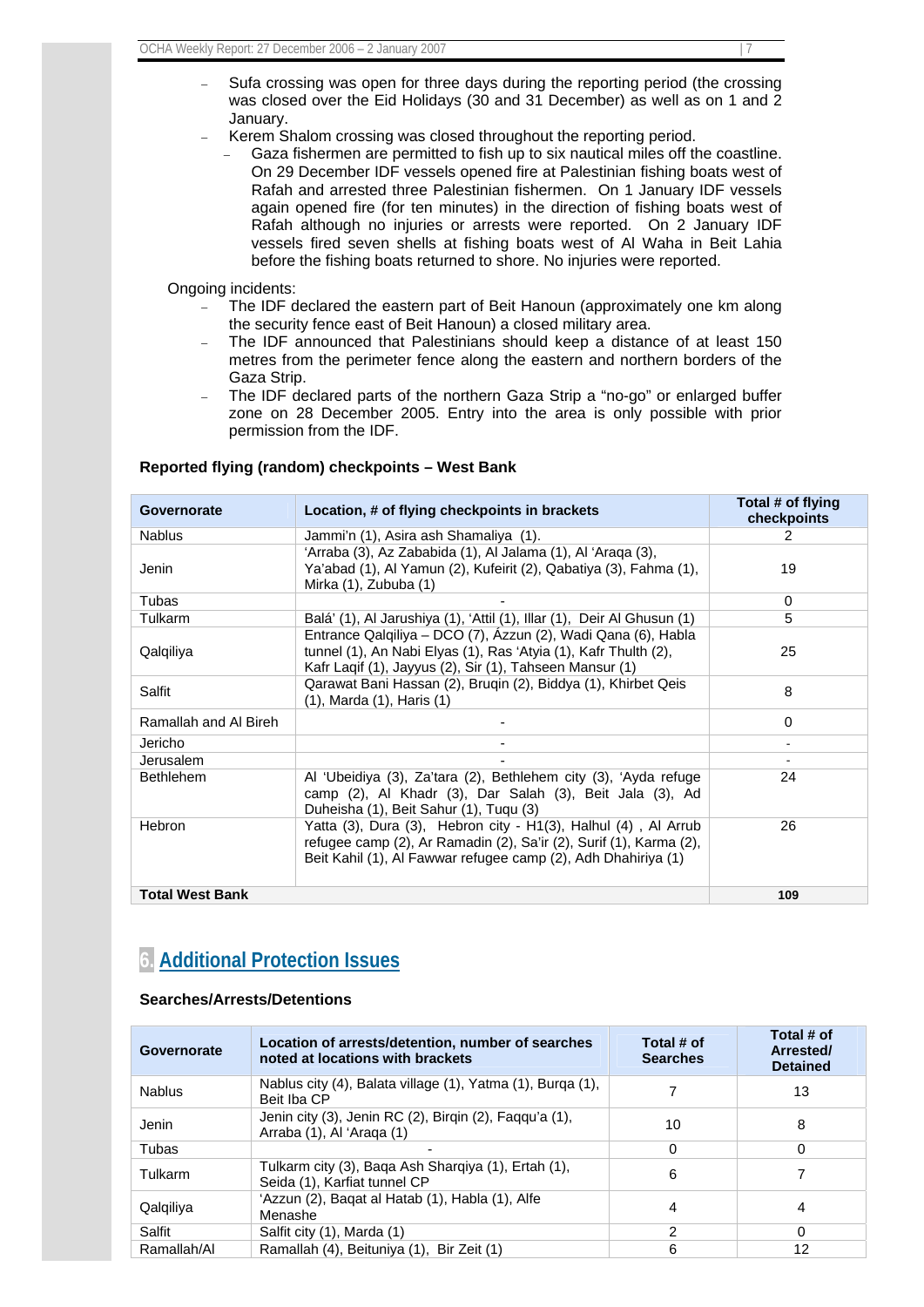OCHA Weekly Report: 27 December 2006 – 2 January 2007 | 8 | 8

| <b>Bireh</b>                |                                                                                                                                                                                                                                                                                              |    |    |
|-----------------------------|----------------------------------------------------------------------------------------------------------------------------------------------------------------------------------------------------------------------------------------------------------------------------------------------|----|----|
| Jericho                     | <b>Tayasir CP</b>                                                                                                                                                                                                                                                                            |    | 2  |
| (Jordan Valley)             |                                                                                                                                                                                                                                                                                              |    |    |
| Jerusalem                   | Old City, Bet Anan (1)                                                                                                                                                                                                                                                                       | 1  | 6  |
| <b>Bethlehem</b>            | Beit Sahur (2), Al 'Aza refugee camp (2), Dar Salah<br>(1), Al 'Ubeidiya (1), 'Ayda refuge camp (2), Al Khadr<br>(3), Beit Jala (2), Za'tara (2), Bethlehem (3), ad<br>Duheisha Camp (2), Tugu (2), Ash Shawawra (2), Beit<br>Faijar(2), Nahhalin (1), Doha (2), Husan (1), Beit Jala<br>(2) | 31 | 11 |
| <b>Hebron</b>               | Hebron City (6), Al 'Arrub Camp (2), Dura (2),<br>Tarqumiya (2), Beit Awwa (2), Surif (3), Yatta (2), Adh<br>Dhahiriya (2), Sa'ir (2), As Samu (2) Taffuh (2), Bani<br>Na'eem (1), Beit Kahil (1), Deir Samit (1), Beit Ula (1)                                                              | 31 | 7  |
| <b>Total Week West Bank</b> |                                                                                                                                                                                                                                                                                              | 98 | 70 |
| Gaza Strip                  |                                                                                                                                                                                                                                                                                              |    | 3  |
| <b>Total Week oPt</b>       |                                                                                                                                                                                                                                                                                              | 98 | 73 |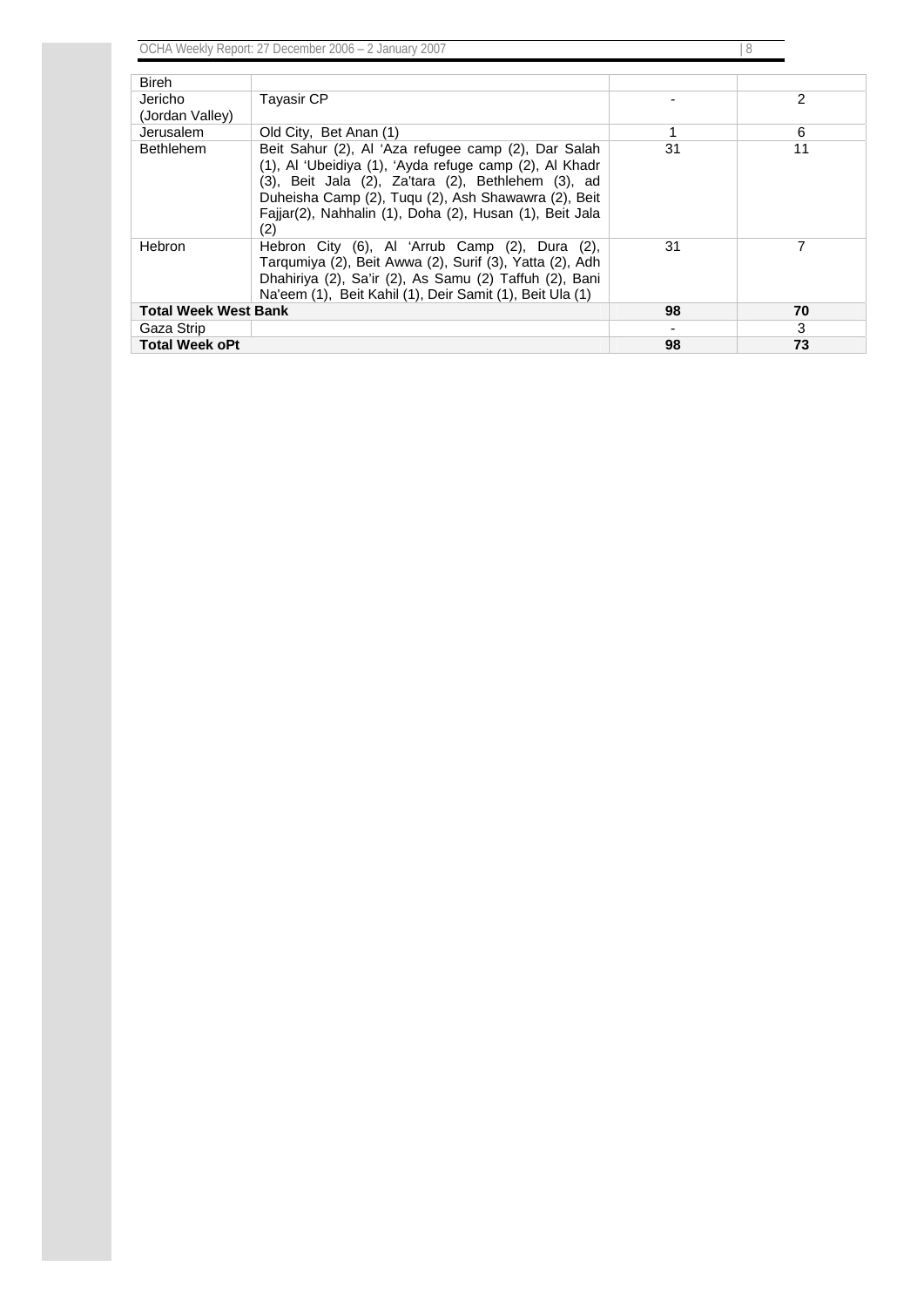# **Appendix: Checkpoints: 27 December 2006 – 2 January 2007**

| <b>Checkpoint</b>                                                                                                                     | <b>Status</b>                                                                                                                                                                                                                                                                                                                                                                                                                |
|---------------------------------------------------------------------------------------------------------------------------------------|------------------------------------------------------------------------------------------------------------------------------------------------------------------------------------------------------------------------------------------------------------------------------------------------------------------------------------------------------------------------------------------------------------------------------|
| Tulkarm:                                                                                                                              |                                                                                                                                                                                                                                                                                                                                                                                                                              |
| Efrayim                                                                                                                               | Open from 5am to 5:30pm Sunday to Thursday and 5am to 12pm on<br>Fridays for Palestinian workers and traders.                                                                                                                                                                                                                                                                                                                |
| Kafriat                                                                                                                               | Open 24 hours. The checkpoint is manned and physically divided into<br>three parts: one that controls movement to and from Tulkarm town;<br>one that controls movement to Israel; and one that controls movement<br>to and from Jbara.                                                                                                                                                                                       |
| <b>Kafriat Tunnel</b>                                                                                                                 | The checkpoint is controlling all traffic heading south from Tulkarm<br>including residents of Jenin. On 28 December, long queues and<br>delays were experienced.                                                                                                                                                                                                                                                            |
| 'Anabta                                                                                                                               | The checkpoint is located on the eastern entrance of Tulkarm on Road<br>57. Long queues and delays were reported. On 28 December long<br>queues and delays were experienced.                                                                                                                                                                                                                                                 |
| Qalqiliya:                                                                                                                            |                                                                                                                                                                                                                                                                                                                                                                                                                              |
| Jaljoulia                                                                                                                             | Open 24 hours. Access through this checkpoint is only granted for<br>holders of permits into Israel and residents of Ras Tira, Ad Dab'a,<br>Wadi Ar Rasha, Ramadin and Arab Abu Farda. Ambulances from<br>Qalqiliya town to these five villages need prior coordination with DCL.<br>Only vehicles leaving the West Bank are subjects to security checks.<br>Open from 4am to 7pm Sunday to Thursday and from 4am to 12am on |
| Qalqiliya North                                                                                                                       | Fridays for Palestinian permit holders.                                                                                                                                                                                                                                                                                                                                                                                      |
| Jit junction partial<br>checkpoint                                                                                                    | Partial checkpoint at the key junction connecting the governorates of<br>Nablus, Qalqiliya and Tulkarm.                                                                                                                                                                                                                                                                                                                      |
| Salfit:                                                                                                                               |                                                                                                                                                                                                                                                                                                                                                                                                                              |
| Deir Ballut                                                                                                                           | Open from 6am and 6pm. The checkpoint controls movement<br>between Ramallah and the villages in the western part of Salfit<br>governorate.                                                                                                                                                                                                                                                                                   |
| <b>Kafr Qasem</b><br>(Road 5)                                                                                                         | Open 24 hours for UN, international organisations and Palestinians<br>with permits.                                                                                                                                                                                                                                                                                                                                          |
| Nablus:                                                                                                                               |                                                                                                                                                                                                                                                                                                                                                                                                                              |
| Huwwara<br>Southern main entrance                                                                                                     | Open from 6am to 11pm for humanitarian organisations and<br>Palestinians. Israeli citizens, Palestinian holders of Jerusalem IDs and<br>holders of international passports can pass only after prior liaison with<br>the IDF. Public transportation and private vehicles need permits to<br>pass the checkpoint between 6am and 9pm. Commercial trucks are<br>not allowed to pass. Long delays and queues were reported.     |
| <b>Beit Iba</b><br>Western entrance, mainly for<br>trade                                                                              | Open from 5am to 7.30pm for humanitarian organisations and<br>Palestinians. Israeli citizens, Palestinian holders of Jerusalem IDs and<br>holders of international passports can pass only following prior liaison<br>with the IDF. Long delays and queues. Public transportation,<br>commercial trucks carrying aggregates and private vehicles need<br>permits to pass the checkpoint.                                     |
| Al Tur<br>Southern checkpoint<br>connecting the Samaritan area<br>of Jarzim with Nablus City                                          | Open 6am to 6pm from Sunday to Friday for Samaritans and 13<br>Palestinian non-Samaritans families living east of the checkpoint.                                                                                                                                                                                                                                                                                            |
| <b>Beit Furik</b><br>Eastern gate and checkpoint.<br>After the closure regime main<br>gateway between Nablus and<br>the Jordan Valley | Open 5:30am to 9pm for villagers from Beit Furik, Beit Dajan. All<br>residents heading south have to enter Nablus and cross through<br>Nablus checkpoints.                                                                                                                                                                                                                                                                   |
| <b>Shave Shomeron</b><br>(Closed)<br>Northwest, main road to Jenin                                                                    | Closed since 28 March for all traffic.                                                                                                                                                                                                                                                                                                                                                                                       |
| Zaatara (Tappouah)<br>South, main road to Ramallah                                                                                    | Open 24 hours. The checkpoint controls Palestinian movement on<br>Road 60 and 505 southwards and no need for permits.                                                                                                                                                                                                                                                                                                        |
| 17' 'Asira ash Shamaliya<br>(Closed)<br>Road to the north villages of<br><b>Nablus</b>                                                | The checkpoint is now only open for humanitarian organisations and<br>humanitarian emergency cases.                                                                                                                                                                                                                                                                                                                          |
| <b>Yizhar partial checkpoint</b>                                                                                                      | Partial check point north of Huwwara village on Road 60. Men from                                                                                                                                                                                                                                                                                                                                                            |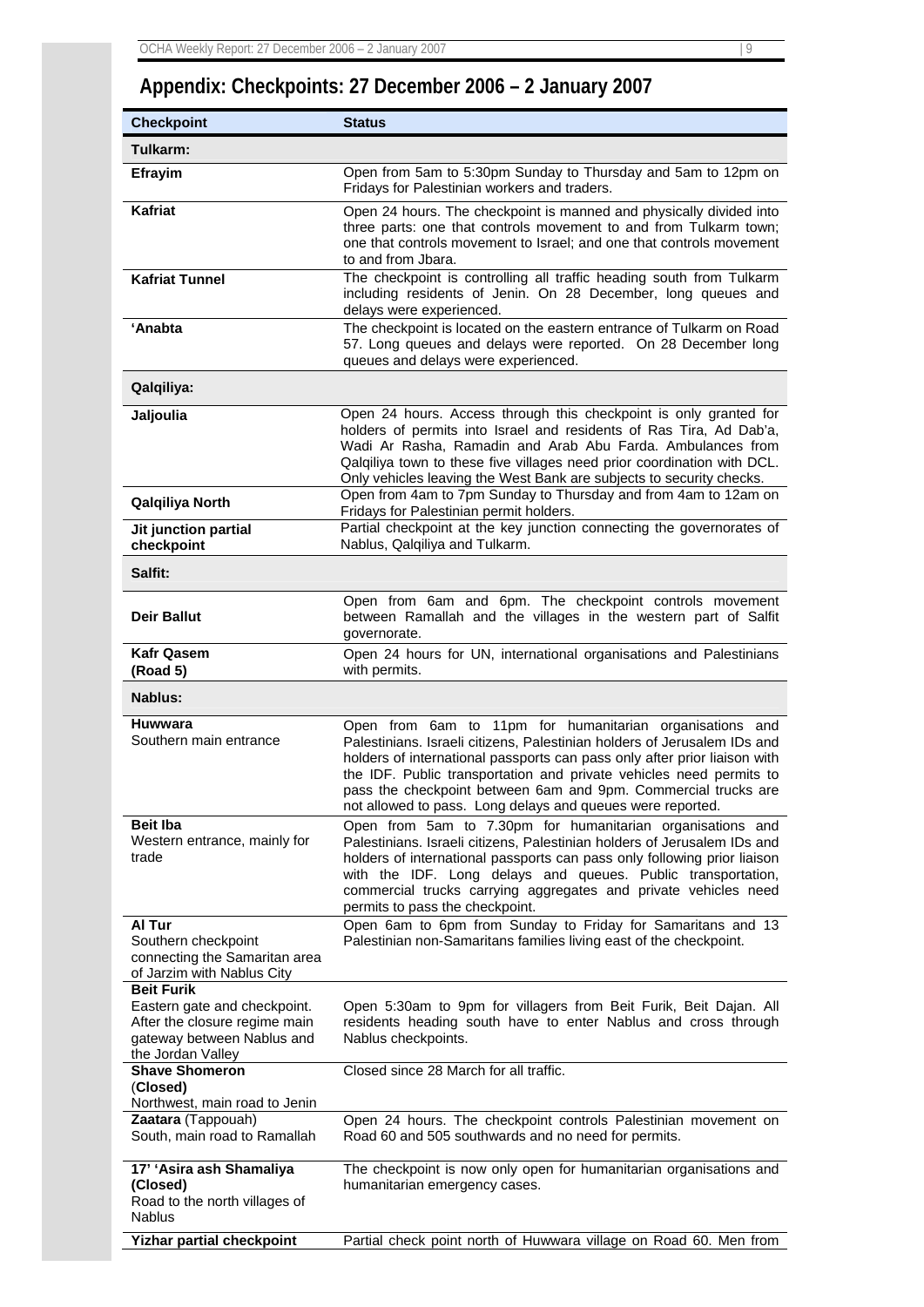|                                                                                         | Nablus between 18 and 25 years are not allowed to go south through<br>the checkpoint.                                                                                                                                                                                                                                                                                                                                                                                                                                                                                                                      |
|-----------------------------------------------------------------------------------------|------------------------------------------------------------------------------------------------------------------------------------------------------------------------------------------------------------------------------------------------------------------------------------------------------------------------------------------------------------------------------------------------------------------------------------------------------------------------------------------------------------------------------------------------------------------------------------------------------------|
| Aqraba partial checkpoint<br>Al Badhan partial checkpoint                               | Partial check point on the junction to Aqraba village with Road 505.<br>Partial checkpoint on Road 57 leading to the Jordan Valley, Tubas<br>and Jenin.                                                                                                                                                                                                                                                                                                                                                                                                                                                    |
| Jenin:                                                                                  |                                                                                                                                                                                                                                                                                                                                                                                                                                                                                                                                                                                                            |
| Al Jalama Main entrance to<br>Israel                                                    | Open between 7am to 4pm Sunday to Thursday and 7am to 12am on<br>Fridays. Closed between 3pm on 29 December 2006 until 2 January<br>2007.                                                                                                                                                                                                                                                                                                                                                                                                                                                                  |
| Imreiha (Reikhan)<br>Main gate to the Barta'a ash-<br>Sharqiya/ Umm ar Rihan<br>enclave | Open between 7am to 9pm. Open for all goods from Israel into West<br>Bank. 40 vehicles with their plate numbers on a list at the checkpoint<br>are allowed to transport foodstuff into the closed area behind the<br>Barrier. Other materials need prior coordination.                                                                                                                                                                                                                                                                                                                                     |
| Mevo Dotan (New) on road<br>585 near Ya'bad                                             | Open from 7am to 7pm for all Palestinians                                                                                                                                                                                                                                                                                                                                                                                                                                                                                                                                                                  |
| Tubas:                                                                                  |                                                                                                                                                                                                                                                                                                                                                                                                                                                                                                                                                                                                            |
| Bisan<br>Main entrance to Israel                                                        | Open 24 hours for Israeli ID card holders and internationals.<br>Palestinians with West Bank IDs are no longer allowed access<br>regardless having a permit to enter Israel and/or working with<br>International organisations. Israeli plated trucks are not allowed<br>through if Palestinian agricultural produces are on board.                                                                                                                                                                                                                                                                        |
| Tayasir<br>Gate to the Tubas eastern<br>agricultural lands in the Jordan<br>Valley.     | Officially open between 5am-10pm. Closed for Palestinians unless<br>they have a Jordan Valley address on their ID cards or in possession<br>of an Israeli permit to allow them to be present in the Jordan Valley<br>areas. Same restrictions applied to commercial trucks. Very long<br>delays are reported on daily basis.                                                                                                                                                                                                                                                                               |
| <b>Maale Efrayim</b><br>Southeast connecting Jericho<br>and Nablus                      | Officially open between 6am-10pm. Closed for Palestinians unless<br>they have a Jordan Valley address on their ID cards or in possession<br>of an Israeli permit to allow them to be present in the Jordan Valley<br>areas. Same restrictions applied to commercial trucks. Delays are<br>reported.                                                                                                                                                                                                                                                                                                        |
| Hamra<br>East, before closure regime<br>main road to Jordan, Tubas,<br>Jenin            | Officially open between 3am-10pm. Closed for Palestinians unless<br>they have a Jordan Valley address on their ID cards or in possession<br>of an Israeli permit to allow them to be present in the Jordan Valley<br>areas. Same restrictions applied to commercial trucks. Delays for<br>Palestinian commercial vehicles crossing the checkpoint are reported<br>on a daily basis. Some delays were reported.                                                                                                                                                                                             |
| <b>Ramallah/Al Bireh:</b>                                                               |                                                                                                                                                                                                                                                                                                                                                                                                                                                                                                                                                                                                            |
| Qalandiya                                                                               | Open for internationals, Jerusalem blue ID holders and Palestinians<br>with West Bank IDs. Only drivers of vehicles and their family members<br>are allowed through inside the vehicle. Passengers, both West Bank<br>ID holders and Jerusalemites, have to cross through the pedestrian<br>lanes. As of 10 December, Israeli private security guards are present<br>at the checkpoint at a second line behind the IDF for extra random<br>security checks. Long delays are being reported on daily basis<br>following a stabbing of an Israeli private security guard by a<br>Palestinian on 12 December. |
| <b>Bet EI/DCO</b>                                                                       | From 20 August the checkpoint has been in operation from 6 am to<br>8pm. Access in vehicles reserved only for diplomats, foreign passport                                                                                                                                                                                                                                                                                                                                                                                                                                                                  |
|                                                                                         | holders, UN staff, international humanitarian organisations, and                                                                                                                                                                                                                                                                                                                                                                                                                                                                                                                                           |
| <b>Atara Bridge</b>                                                                     | Palestinians with special work permits.<br>Manned by Border Police. No permits required to cross the<br>checkpoint. Delays are experienced on daily basis. During peak                                                                                                                                                                                                                                                                                                                                                                                                                                     |
| An Nabi Salih gate (partial)                                                            | travelling times, commuters report delays of up to 50 minutes.<br>Open. Delays up to 20 minutes were reported on daily basis during                                                                                                                                                                                                                                                                                                                                                                                                                                                                        |
| At Tayba (partial)                                                                      | travelling rush hours.<br>Open. Some delays reported.                                                                                                                                                                                                                                                                                                                                                                                                                                                                                                                                                      |
| <b>Makkabim</b><br>On Highway 443                                                       | Usually open for Israelis, Jerusalem ID holders and foreign passport<br>holders. Road 443 is off-limits to West Bank Palestinians, except<br>those with permits to enter Israel/Jerusalem.                                                                                                                                                                                                                                                                                                                                                                                                                 |
| Ni'lin                                                                                  | Open daily 24 hours for Israelis, Jerusalem ID holders, foreign<br>passport holders. Palestinians with West Bank IDs not allowed<br>through regardless of any valid permits to enter Israel.                                                                                                                                                                                                                                                                                                                                                                                                               |
| <b>Rantis</b>                                                                           | Open daily 24 hours for Israelis, Jerusalem ID holders, foreign<br>passport holders and Palestinians with permits to enter Israel.                                                                                                                                                                                                                                                                                                                                                                                                                                                                         |
| Jerusalem:                                                                              |                                                                                                                                                                                                                                                                                                                                                                                                                                                                                                                                                                                                            |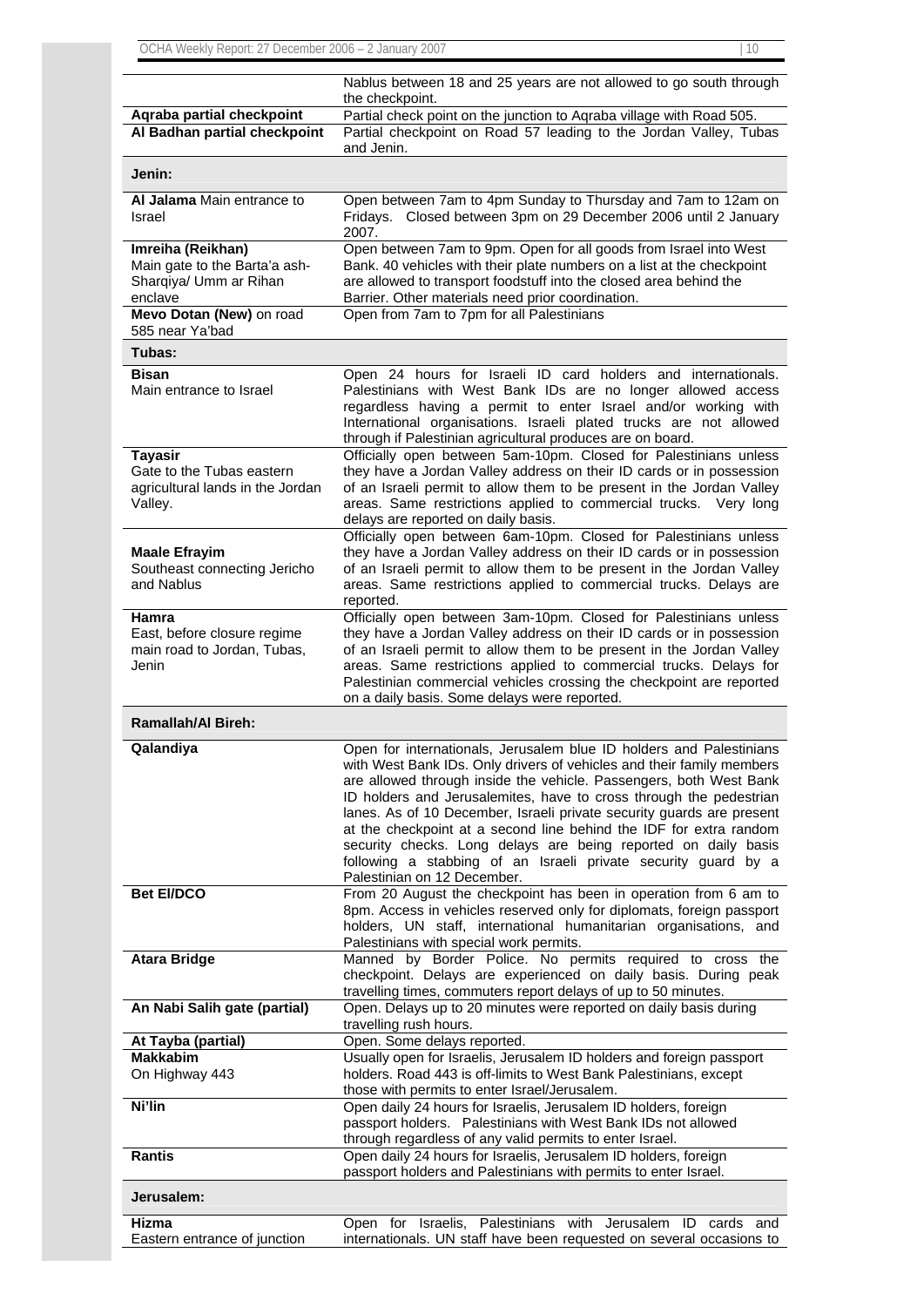| Road 437/Psigat Ze'ev<br>settlement                                                             | show personal ID/national passports in addition to their UN ID card.<br>Since 3 February West Bank Palestinians with valid permits are not<br>allowed to cross, with exceptions only for West Bank Palestinians<br>working in international organisations.                                                                                                                                                                                        |
|-------------------------------------------------------------------------------------------------|---------------------------------------------------------------------------------------------------------------------------------------------------------------------------------------------------------------------------------------------------------------------------------------------------------------------------------------------------------------------------------------------------------------------------------------------------|
| Az Za'ayyem<br>North eastern entrance on<br>Road 1.                                             | Open for Israelis, Palestinians with Jerusalem ID cards and<br>internationals. As this is not one of the four terminals into Jerusalem,<br>West Bank Palestinians with valid permits are not allowed to cross.                                                                                                                                                                                                                                    |
| Ar Ram<br>Northern entrance on Road 60<br>north.                                                | Open for internationals, diplomats, Palestinians working<br>with<br>international organisations and residents of the southern part of<br>Dahiyat al Bareed (soon to be within the Barrier) with their names and<br>ID numbers registered on a list held at the checkpoint. As this is not<br>one of the four terminals into Jerusalem West Bank Palestinians with<br>valid permits are not allowed to cross.                                      |
| <b>Bir Nabala / Atarot</b><br>Northern entrance on Road<br>404 /45 Road Atarot Junction.        | Open for Israelis, Palestinians with Jerusalem ID cards,<br>and<br>Palestinians with valid permits and internationals. UN staff have been<br>requested on several occasions to show personal ID/national<br>passports in addition to their UN ID card.                                                                                                                                                                                            |
| <b>Ramot Alon</b><br>North western entrance on<br>Road 436                                      | Open for Israelis, Palestinians with Jerusalem ID cards and<br>internationals. UN staff requested on several occasions to show<br>personal ID/national passports in addition to their UN ID card. Since 3<br>February West Bank Palestinians with valid permits are not allowed to<br>cross.                                                                                                                                                      |
| Shu'fat Refugee Camp/<br><b>Anata Checkpoint</b>                                                | Open 24 hours for Palestinians with Jerusalem IDs and UN and<br>international organisations; Palestinians from the West Bank need a<br>permit. West Bank vehicles are not allowed. Commercial trucks are<br>not allowed through this checkpoint unless the merchandise itself is<br>from Shu'fat camp. All other commercial trucks from the West Bank<br>must use Beituniya checkpoint.                                                           |
| Container ("Wadi nar")<br>East of Abu Dis, main transit<br>between north and south West<br>Bank | Open for all Palestinian vehicles without permits and for internationals.<br>Israeli yellow-plated cars are not allowed to cross.                                                                                                                                                                                                                                                                                                                 |
| Ras Abu Sbeitan (Olive)<br>North eastern entrance on<br>Road 1                                  | Open 24 hours, Palestinians pedestrians with West Bank ID cards<br>with valid permits an use the checkpoint. No vehicles are allowed<br>through this checkpoint.                                                                                                                                                                                                                                                                                  |
| Abu Dis<br>Between Abu Dis and Ras al<br>'Amoud                                                 | Closed. Access only for military and Barrier construction contractors.                                                                                                                                                                                                                                                                                                                                                                            |
| Lazarus                                                                                         | Closed. Access only for military and Barrier construction contractors.                                                                                                                                                                                                                                                                                                                                                                            |
| <b>Bir Nabala / Rafat</b><br>At the new road between<br>Rafat and Bir Nabala village            | Delays are experienced on daily basis. Commuters report daily<br>delays of $30 - 45$ minutes.                                                                                                                                                                                                                                                                                                                                                     |
| Jaba'<br>At the road between Jaba'<br>Junction and Qalandiya<br>checkpoint                      | Random checks by the IDF soldiers. Some delays were reported.                                                                                                                                                                                                                                                                                                                                                                                     |
| Jericho:                                                                                        |                                                                                                                                                                                                                                                                                                                                                                                                                                                   |
| <b>DCO</b><br>Main checkpoint off Road 1                                                        | Open daily 24 hours. No permits required for Jericho residents and<br>foreign passports and Palestinians with Jerusalem ID cards. As of 14<br>August, West Bank ID holders need permits to leave Jericho via the<br>DCO. All vehicles including public taxis and commercial trucks have to<br>have checkpoint permits to exit Jericho via this checkpoint unless they<br>have Jericho or Jerusalem registration.                                  |
| Al Auja (Yitav)<br>On Road 90                                                                   | Open 24 hours for Palestinians living in Jericho Governorate.<br>Palestinians non-residents of Jericho and hold West Bank IDs going<br>north towards al Auja and the Jordan Valley area are prohibited<br>thought unless they hold Israeli permits to allow them access to the<br>area. No permit required for those travelling to Ramallah. Long delays<br>up to 40 minutes have been reported by people travelling to Ramallah<br>and Al 'Auja. |
| <b>Gate opposite Allenby</b><br>Checkpoint off Road 90                                          | Gate manned by the IDF. Closed at all times. Soldiers open the gate<br>for shuttle busses taking Palestinians to Allenby Border Crossing to<br>Jordan.                                                                                                                                                                                                                                                                                            |

**An Nwemeh (partial)**  North Jericho Open. No soldiers present this week. The checkpoint leads to al Mu'arrajat road; the only road to Ramallah at the moment.

**Bethlehem :** 

| Gilo (Rachel's Tomb)          | Open 24 hours for humanitarian organisations, diplomats, Jerusalem     |
|-------------------------------|------------------------------------------------------------------------|
| Terminal at north entrance to | ID holders and Palestinians with valid permits. West Bank Palestinians |
| Bethlehem leading to          | (including those working for the UN and other international agencies)  |
| Jerusalem.                    | have to walk through the terminal to undergo search procedures.        |
|                               |                                                                        |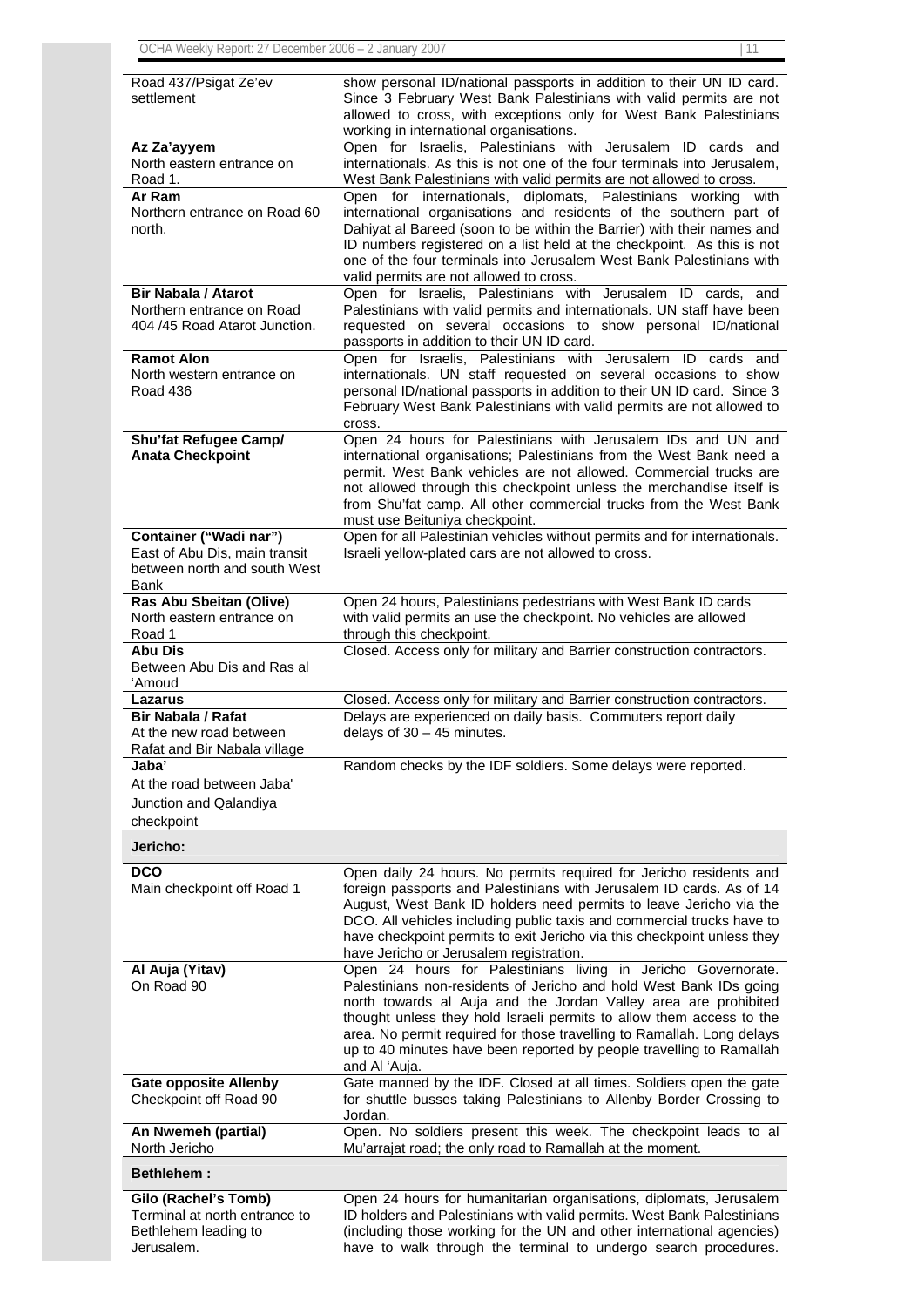|                                                | Jerusalem ID holders passing into Bethlehem are being asked to                                                                               |
|------------------------------------------------|----------------------------------------------------------------------------------------------------------------------------------------------|
|                                                | prove that they reside in areas falling within Jerusalem boundaries.                                                                         |
|                                                | Yellow-plated tourist buses are allowed to enter Bethlehem only if<br>driven by an Arab Israeli. Palestinians holding valid work permits can |
|                                                | access East Jerusalem and Israel through this checkpoint. UN                                                                                 |
|                                                | national staff can pass through the checkpoint without having to be                                                                          |
|                                                | physically checked. The checkpoint is currently manned by the Israeli                                                                        |
|                                                | Border Police.                                                                                                                               |
| Khallet an Nu'man                              | Manned by the Israeli Border Police. Only Palestinians living in the                                                                         |
| On<br>the<br>main<br>entrance<br>ot            | village are allowed through. Only listed vehicles and drivers of service                                                                     |
| Khallet an Nu'man from Beit                    | providers are allowed through. Members of the extended family are                                                                            |
| Sahur side.                                    | not allowed to visit. International organisations wishing to enter the                                                                       |
|                                                | village are required to hold a permit, show their organisation's ID and                                                                      |
| <b>Ein Yalow</b>                               | their national IDs and\or passports.<br>Open 24 hours for Israeli-plated cars and international organisations                                |
| Bypass road east of Walaja, on                 | only. Commercial trucks also are allowed to go through.                                                                                      |
| Green Line                                     |                                                                                                                                              |
| <b>Beit Jala DCO</b>                           | Rarely-manned and open 24 hours. Movement allowed in both                                                                                    |
| Entrance to Beit Jala                          | directions for all vehicles.                                                                                                                 |
| <b>Tunnels</b>                                 | Open 24 hours for international members of international humanitarian                                                                        |
| Road 60 at Har Gilo                            | organisations. Palestinians with permits are not allowed to cross and                                                                        |
|                                                | are redirected to Gilo checkpoint. The checkpoint is still used by                                                                           |
|                                                | Jerusalem ID holders and will remain the main access point for                                                                               |
|                                                | commercial goods originating from Palestinian areas into Jerusalem.                                                                          |
|                                                | UN staff are being requested to show additional identification in order                                                                      |
|                                                | to proceed to Jerusalem. Commercial trucks are only allowed to go                                                                            |
|                                                | through between 11am and 4pm. Security at the checkpoint is now                                                                              |
|                                                | jointly managed by a private security firm and the boarder police.                                                                           |
| Settlers' Checkpoint - Efrata<br>Southern      | Open 24 hours. Checkpoint manned by settlers with movement<br>beyond it restricted for Palestinians.                                         |
| entrance<br>to<br>settlement                   |                                                                                                                                              |
| <b>Gush Etzion</b>                             | Open 24 hours. IDF soldiers checking northbound vehicles. Private                                                                            |
| On Road 60, at Etzion turn                     | Palestinian plated cars can pass.                                                                                                            |
| <b>Wadi Fukin</b>                              | Open 24 hours for Israelis and international organisations.                                                                                  |
| Crossing to Israel on Road                     |                                                                                                                                              |
| 375, Green Line                                |                                                                                                                                              |
|                                                |                                                                                                                                              |
| Al Jab'a                                       | Open 24 hours for Israelis and international organisations. Land                                                                             |
| Crossing to Israel on Road                     | levelling is ongoing to enlarge the checkpoint.                                                                                              |
| 367, Green Line                                |                                                                                                                                              |
| Ein Gedi                                       | Open 24 hours; restricted to Palestinian movement.                                                                                           |
| On Road 90, along Dead Sea.                    |                                                                                                                                              |
|                                                |                                                                                                                                              |
| <b>Hebron :</b>                                |                                                                                                                                              |
|                                                |                                                                                                                                              |
| <b>Beit Awwa</b>                               | Crossing along Road 354. Manned by the Israeli Border Police. Open                                                                           |
| At entrance to Negohot                         | from 7am-7pm                                                                                                                                 |
| settlement, on Road 354                        | Workers are usually allowed to cross from 5am to 5pm. The back-to-                                                                           |
| Tarqumiya<br>Entrance for commercial goods     | back section is open from 7am to 5pm; goods are moving across                                                                                |
| (back-to-back), west of Hebron                 | smoothly and all cargo is checked by the IDF Military Police. Family                                                                         |
| on Road 35 for both Hebron                     | visits to Palestinians detained in Israel were permitted. Agricultural                                                                       |
| and Bethlehem governorates                     | products destined for Gaza and Israeli markets were allowed to go                                                                            |
|                                                | through.                                                                                                                                     |
| <b>Meitar</b>                                  | Manned by Border Police. Open 24 hours. On 25 May, the IDF                                                                                   |
| Crossing to Israeli.<br>Road 60                | relocated the checkpoint close to the new Meitar Terminal. As of 20                                                                          |
| on the Green Line                              | August, Palestinians holding valid work permits were allowed access                                                                          |
| Shani                                          | to Israel through this checkpoint.<br>Manned by the IDF. Only Israeli plated cars are allowed to travel                                      |
| At turn for Shani settlement on                | through it. Palestinian workers cannot use the checkpoint to access                                                                          |
| Road 317.                                      | Israel.                                                                                                                                      |
| <b>Beit Yatir</b>                              | Open 24 hours and manned by the IDF. The checkpoint is restricting                                                                           |
| On Road 316, at the turn for                   | the movement of Palestinians living south of it next to the settlement                                                                       |
| Imneizel                                       | of Beit Yatir. Next to the checkpoint construction work is taking place                                                                      |
|                                                | for constructing a new terminal. In area adjacent to the checkpoint,                                                                         |
|                                                | construction is on-going for the purpose of building new terminal.                                                                           |
| Prayers Road, H2<br>Access to area of Ibrahimi | Closed to Palestinians. During the reporting period, both Israeli                                                                            |
| Mosque                                         | settlers and IDF soldiers prevented Palestinian residents from<br>accessing this road.                                                       |
| Shohada street, H2                             | Open to Palestinians living beyond it and in the Tel Rumeida area in                                                                         |
| Western entrance to Shohada                    | accordance with a list held by the IDF at the checkpoint. Access                                                                             |
| street                                         | possible only on foot. Palestinians and internationals have to go<br>through a mobile metal detector.                                        |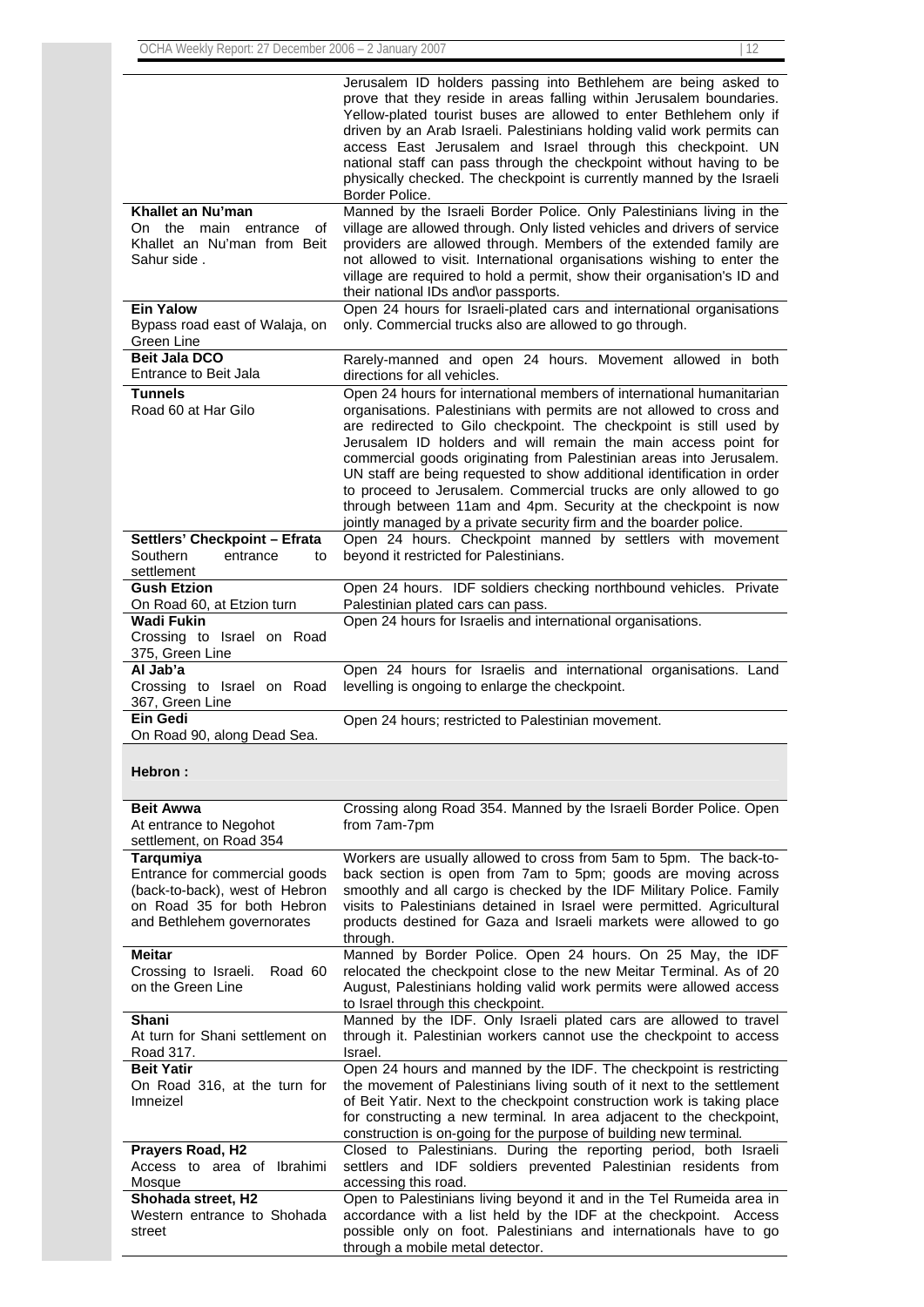| Ibrahimi Mosque, H2<br>Access to the Mosque                                 | Worshippers and visitors are searched upon entry. Residents living in<br>the vicinity of the Mosque must hold a special permit to gain access to<br>their homes.                                                                                                                                                                                                                                                                                                                                                                                                     |
|-----------------------------------------------------------------------------|----------------------------------------------------------------------------------------------------------------------------------------------------------------------------------------------------------------------------------------------------------------------------------------------------------------------------------------------------------------------------------------------------------------------------------------------------------------------------------------------------------------------------------------------------------------------|
| <b>Bab Al Baladiyye, H2</b><br>Next to settlement of Beit<br>Romano         | The checkpoint is closed to Palestinians heading in the direction of<br>Shohada Street and a new gate has been installed across the road<br>blocking physical access towards it. A mobile metal detector unit was<br>occasionally in use during the reporting period, as IDF soldiers were<br>searching Palestinians trying to access the Old City and the Ibrahimi<br>Mosque.                                                                                                                                                                                       |
| Qarantina, H2<br>Junction with Shohada Street                               | Closed to Palestinians. Entry point for Palestinian fire trucks and<br>ambulances. No longer allowed for the use of international<br>humanitarian organisations.                                                                                                                                                                                                                                                                                                                                                                                                     |
| Bab Al-Khan, H2<br>Entrance to Avraham Avinu<br>settlement                  | Closed to Palestinians heading in the direction of Shohada Street and<br>north toward the market.                                                                                                                                                                                                                                                                                                                                                                                                                                                                    |
| Tel Rumeida, H2<br>Beginning of street leading to<br>settlement             | Open only to Palestinians travelling on foot living between it and the<br>settlement. A military order was issued on 17 July that declared the<br>area beyond the checkpoint as a "Closed Area" barring the entry of<br>anyone beyond the checkpoint except Israeli citizens, IDF and Israeli<br>Police or those who have an IDF-issued permit.                                                                                                                                                                                                                      |
| Al Kasaba, H2<br>Exit from the Kasaba, old city<br>(Tomb of the Patriarchs) | Permanent checkpoint which filters Palestinian movement from the<br>Kasaba area directed to the Tomb of the Patriarchs. Movement is<br>segregated for incoming and outgoing movement. Palestinians exiting<br>Kasaba are processed through a combination of turnstiles, allowing<br>one person at a time to pass, and a metal detector. The process is<br>slow and problematic during Friday prayers. During the reporting<br>period long queues of Palestinians wanting to access the Ibrahimi<br>Mosque for prayers were formed as IDF soldiers checked their IDs. |
| Abu Rish, H2<br>Near the Abu Rish Mosque at<br>the end of Al Shohada St.    | Manned by the IDF. The only access point for international<br>organizations into Hebron Old City. Palestinians have to go through a<br>mobile metal detector.                                                                                                                                                                                                                                                                                                                                                                                                        |
| Ar Ramadin<br>At the entrance to Ar Ramadin<br>village from Road 325        | Manned by the Israeli Border Police. All Palestinians are allowed after<br>an ID check. The checkpoint also restricts the movement of<br>Palestinians and Arab Israelis on Road 325. Harassment and long<br>search process took place during the reporting period                                                                                                                                                                                                                                                                                                    |
| "Nabi Younis"<br>Halhul - Sa'ir Junction on road<br>60                      | Partial checkpoint at the entrance to Halhul, monitored by the nearby<br>observation tower.                                                                                                                                                                                                                                                                                                                                                                                                                                                                          |
| Al Fawwar<br>Al Fawwar-Dura junction on<br>road 60                          | Partial checkpoint monitored from the nearby observation tower.                                                                                                                                                                                                                                                                                                                                                                                                                                                                                                      |
| Tarqumiya - Idhna<br>The junction between the two<br>towns on Road 35       | Partial checkpoint. Manned on a temporary basis by the Israeli Border<br>Police.                                                                                                                                                                                                                                                                                                                                                                                                                                                                                     |
| Ras Al Joura<br>Near the junction between<br>Road 35 and Road 60            | Partial checkpoint; Manned on a temporary basis by the IDF.                                                                                                                                                                                                                                                                                                                                                                                                                                                                                                          |
| <b>Gaza Crossings/Checkpoints</b>                                           |                                                                                                                                                                                                                                                                                                                                                                                                                                                                                                                                                                      |
| <b>Erez crossing</b>                                                        | Closed<br>for Palestinian<br>labourers since 12 March. Open for<br>internationals and Palestinian humanitarian cases.                                                                                                                                                                                                                                                                                                                                                                                                                                                |
|                                                                             | On 12 September, a number of Palestinian traders started to enter<br>inside Israel. Trader should be 'senior', 35+ years old, married, with<br>children.                                                                                                                                                                                                                                                                                                                                                                                                             |
| <b>Rafah Passenger Terminal</b>                                             | 27 December: Rafah crossing was closed.                                                                                                                                                                                                                                                                                                                                                                                                                                                                                                                              |
|                                                                             | 28 December: Rafah crossing was open from 10.00am - 1.30pm<br>(1,499 people arrived and 810 departed).                                                                                                                                                                                                                                                                                                                                                                                                                                                               |
|                                                                             | 29 December: Rafah crossing was open from 8.40am - 4.30pm<br>(1,097 people arrived and 925 departed).                                                                                                                                                                                                                                                                                                                                                                                                                                                                |
|                                                                             | 30 December: Rafah crossing was open from 9.00am - 5.00pm (745<br>people arrived and 634 departed).<br>31 December -2 Jan: Rafah crossing was closed.                                                                                                                                                                                                                                                                                                                                                                                                                |
| <b>Commercial checkpoints:</b>                                              |                                                                                                                                                                                                                                                                                                                                                                                                                                                                                                                                                                      |
| Tulkarm/Qalqiliya                                                           |                                                                                                                                                                                                                                                                                                                                                                                                                                                                                                                                                                      |
|                                                                             |                                                                                                                                                                                                                                                                                                                                                                                                                                                                                                                                                                      |

| Taybeh | An Israeli private has the responsibility of controlling the checkpoint. |
|--------|--------------------------------------------------------------------------|
|        | The back-to-back system has been operational from 8am to 5pm             |
|        | Sunday to Thursday and 8am to 12pm on Fridays.                           |